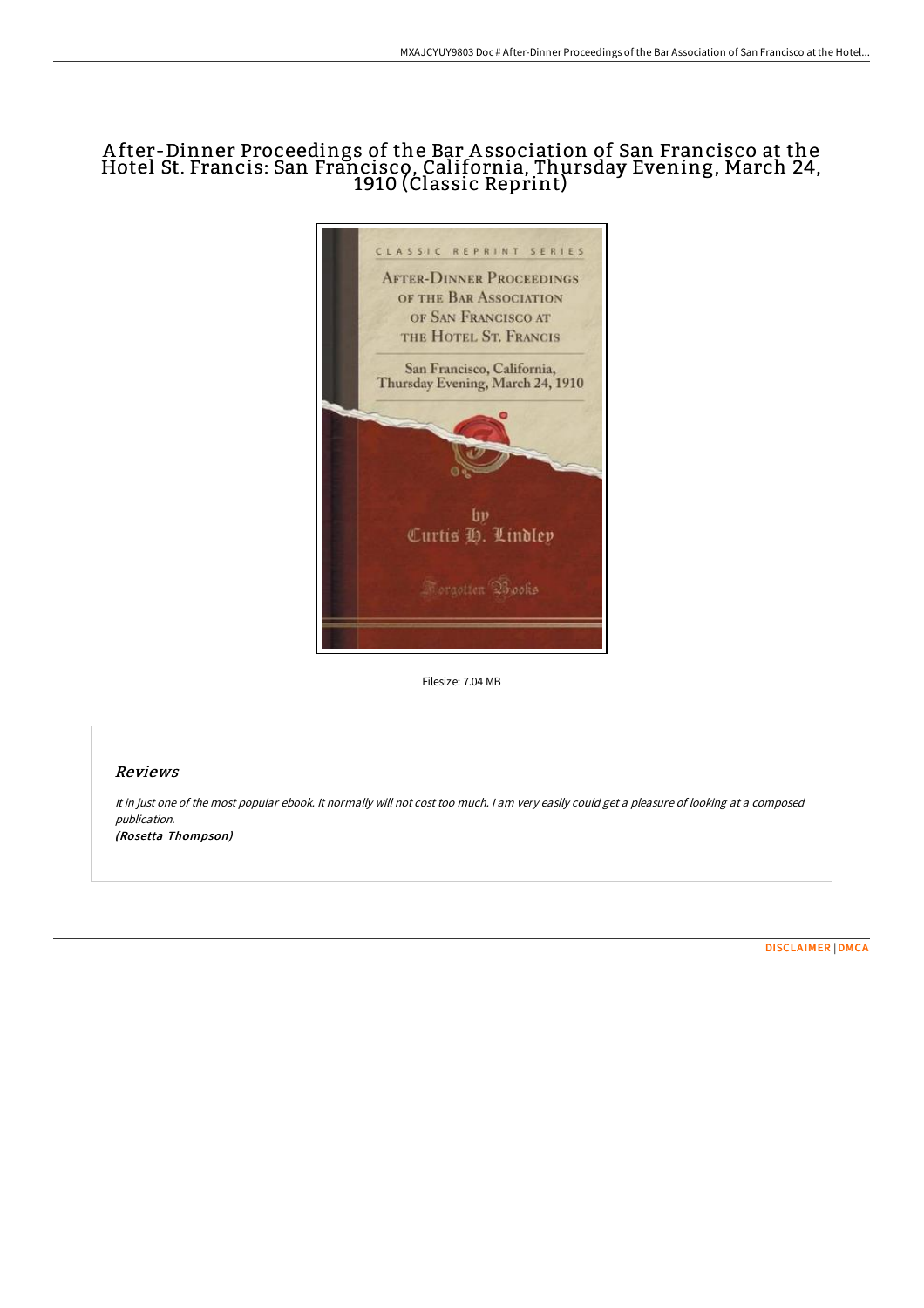### AFTER-DINNER PROCEEDINGS OF THE BAR ASSOCIATION OF SAN FRANCISCO AT THE HOTEL ST. FRANCIS: SAN FRANCISCO, CALIFORNIA, THURSDAY EVENING, MARCH 24, 1910 (CLASSIC REPRINT)



Forgotten Books, United States, 2015. Paperback. Book Condition: New. 229 x 152 mm. Language: English . Brand New Book \*\*\*\*\* Print on Demand \*\*\*\*\*.Excerpt from After-Dinner Proceedings of the Bar Association of San Francisco at the Hotel St. Francis: San Francisco, California, Thursday Evening, March 24, 1910 The President: Ordinarily the President of this Association is supposed to make an address at the beginning of the literary exercises of the evening. There will be a pleasurable disappointment in that respect for you this evening - there will be no set address by the President. We have too much of interest before us. There are one or two things, however, in connection with a subject in which we are all interested, that I think it worth while to say to you at this time. In an address that I indiscreetly delivered before the Commonwealth Club of the city of San Jose the other evening I referred to a distinguished professor of a distinguished university in their midst as having given an epigrammatic solution of all the troubles to which the lack of administration of the law are due, and that was to hang a few lawyers. The statement was made by Professor Bert Estes Howard in a lecture delivered before a woman s club in San Francisco. Mr. Cahill, who edits a very interesting page of the Sunday Call, unfortunately ascribed that remark to Professor Boke of the University of California. I stated, in criticizing this epigrammatic suggestion of a method of release from all our troubles that the distinguished professor was talking to an assemblage of ladies who might possibly feel that he was either inspired, or had so deep an insight into the sociological situation that the execution of his sentence of extinction might justifiably take place immediately, and...

Read [After-Dinner](http://techno-pub.tech/after-dinner-proceedings-of-the-bar-association-.html) Proceedings of the Bar Association of San Francisco at the Hotel St. Francis: San Francisco, California, Thursday Evening, March 24, 1910 (Classic Reprint) Online Download PDF [After-Dinner](http://techno-pub.tech/after-dinner-proceedings-of-the-bar-association-.html) Proceedings of the Bar Association of San Francisco at the Hotel St. Francis: San Francisco, California, Thursday Evening, March 24, 1910 (Classic Reprint)